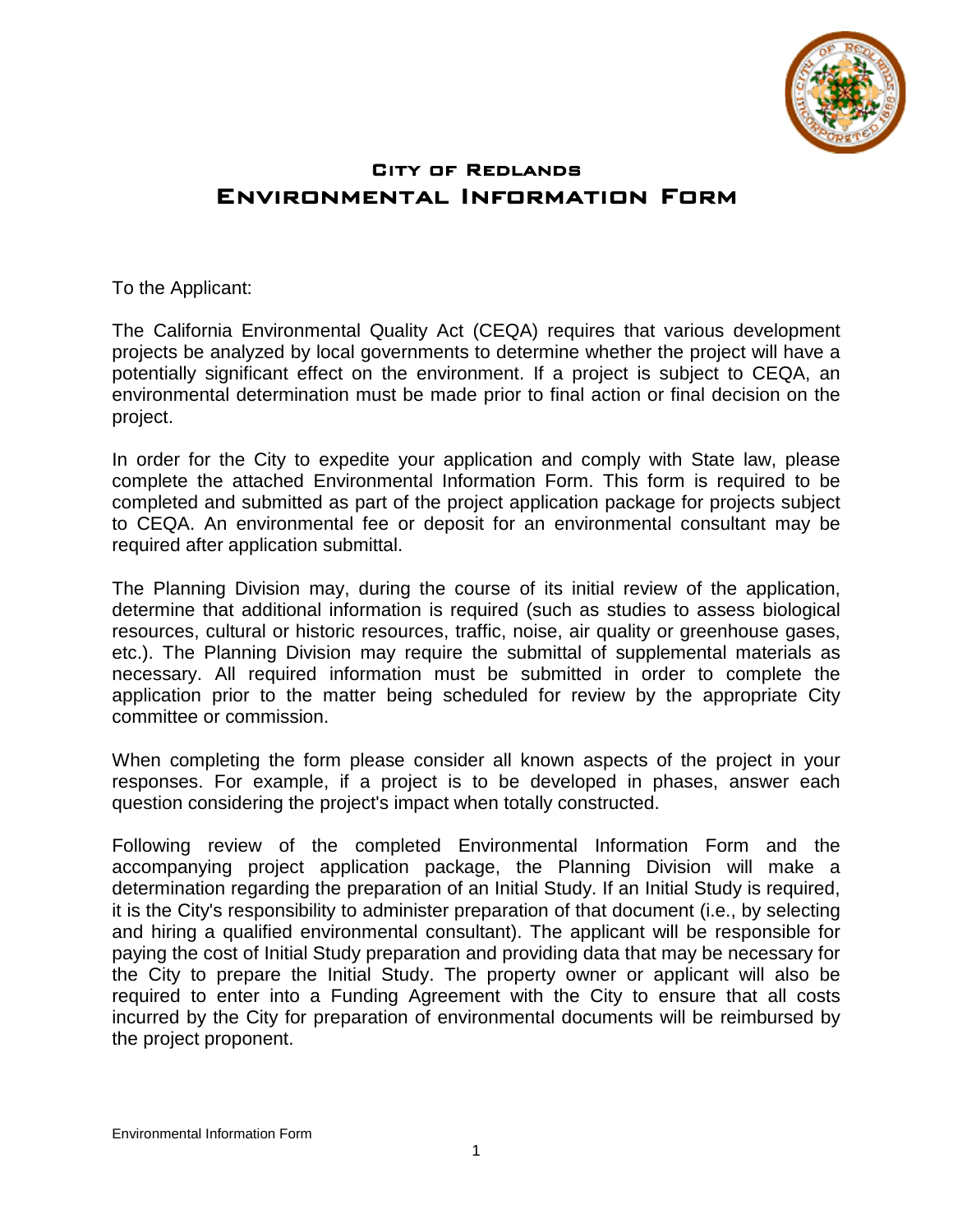## City of Redlands ENVIRONMENTAL INFORMATION FORM

# *DATA REQUIRED FROM THE APPLICANT*

# **I. GENERAL INFORMATION** 1) Project Site Address (list all): \_\_\_\_\_\_\_\_\_\_\_\_\_\_\_\_\_\_\_\_\_\_\_\_\_\_\_\_\_\_\_\_\_\_\_\_\_\_\_\_\_ \_\_\_\_\_\_\_\_\_\_\_\_\_\_\_\_\_\_\_\_\_\_\_\_\_\_\_\_\_\_\_\_\_\_\_\_\_\_\_\_\_\_\_\_\_\_\_\_\_\_\_\_\_\_\_\_\_\_\_\_\_\_\_\_ \_\_\_\_\_\_\_\_\_\_\_\_\_\_\_\_\_\_\_\_\_\_\_\_\_\_\_\_\_\_\_\_\_\_\_\_\_\_\_\_\_\_\_\_\_\_\_\_\_\_\_\_\_\_\_\_\_\_\_\_\_\_\_\_ 2) Assessor's Parcel Number (list all): \_\_\_\_\_\_\_\_\_\_\_\_\_\_\_\_\_\_\_\_\_\_\_\_\_\_\_\_\_\_\_\_\_\_\_\_ \_\_\_\_\_\_\_\_\_\_\_\_\_\_\_\_\_\_\_\_\_\_\_\_\_\_\_\_\_\_\_\_\_\_\_\_\_\_\_\_\_\_\_\_\_\_\_\_\_\_\_\_\_\_\_\_\_\_\_\_\_\_\_\_ \_\_\_\_\_\_\_\_\_\_\_\_\_\_\_\_\_\_\_\_\_\_\_\_\_\_\_\_\_\_\_\_\_\_\_\_\_\_\_\_\_\_\_\_\_\_\_\_\_\_\_\_\_\_\_\_\_\_\_\_\_\_\_\_ 3) List of environmental technical reports submitted for this project (limit of three): \_\_\_\_\_\_\_\_\_\_\_\_\_\_\_\_\_\_\_\_\_\_\_\_\_\_\_\_\_\_\_\_\_\_\_\_\_\_\_\_\_\_\_\_\_\_\_\_\_\_\_\_\_\_\_\_\_\_\_\_\_\_\_ \_\_\_\_\_\_\_\_\_\_\_\_\_\_\_\_\_\_\_\_\_\_\_\_\_\_\_\_\_\_\_\_\_\_\_\_\_\_\_\_\_\_\_\_\_\_\_\_\_\_\_\_\_\_\_\_\_\_\_\_\_\_\_ \_\_\_\_\_\_\_\_\_\_\_\_\_\_\_\_\_\_\_\_\_\_\_\_\_\_\_\_\_\_\_\_\_\_\_\_\_\_\_\_\_\_\_\_\_\_\_\_\_\_\_\_\_\_\_\_\_\_\_\_\_\_\_ 4) List of engineering technical reports submitted for this project (unlimited number): \_\_\_\_\_\_\_\_\_\_\_\_\_\_\_\_\_\_\_\_\_\_\_\_\_\_\_\_\_\_\_\_\_\_\_\_\_\_\_\_\_\_\_\_\_\_\_\_\_\_\_\_\_\_\_\_\_\_\_\_\_\_\_\_ \_\_\_\_\_\_\_\_\_\_\_\_\_\_\_\_\_\_\_\_\_\_\_\_\_\_\_\_\_\_\_\_\_\_\_\_\_\_\_\_\_\_\_\_\_\_\_\_\_\_\_\_\_\_\_\_\_\_\_\_\_\_\_\_ \_\_\_\_\_\_\_\_\_\_\_\_\_\_\_\_\_\_\_\_\_\_\_\_\_\_\_\_\_\_\_\_\_\_\_\_\_\_\_\_\_\_\_\_\_\_\_\_\_\_\_\_\_\_\_\_\_\_\_\_\_\_\_\_ 5) Will the project require any other related permits and other public approvals for this project, including those required by any Regional, State, or Federal agency? \_\_\_ Yes \_\_\_ No If YES, list and describe all other agencies or permits/approvals here: \_\_\_\_\_\_\_\_\_\_\_\_\_\_\_\_\_\_\_\_\_\_\_\_\_\_\_\_\_\_\_\_\_\_\_\_\_\_\_\_\_\_\_\_\_\_\_\_\_\_\_\_\_\_\_\_\_\_\_\_\_\_\_\_

Environmental Information Form

\_\_\_\_\_\_\_\_\_\_\_\_\_\_\_\_\_\_\_\_\_\_\_\_\_\_\_\_\_\_\_\_\_\_\_\_\_\_\_\_\_\_\_\_\_\_\_\_\_\_\_\_\_\_\_\_\_\_\_\_\_\_\_\_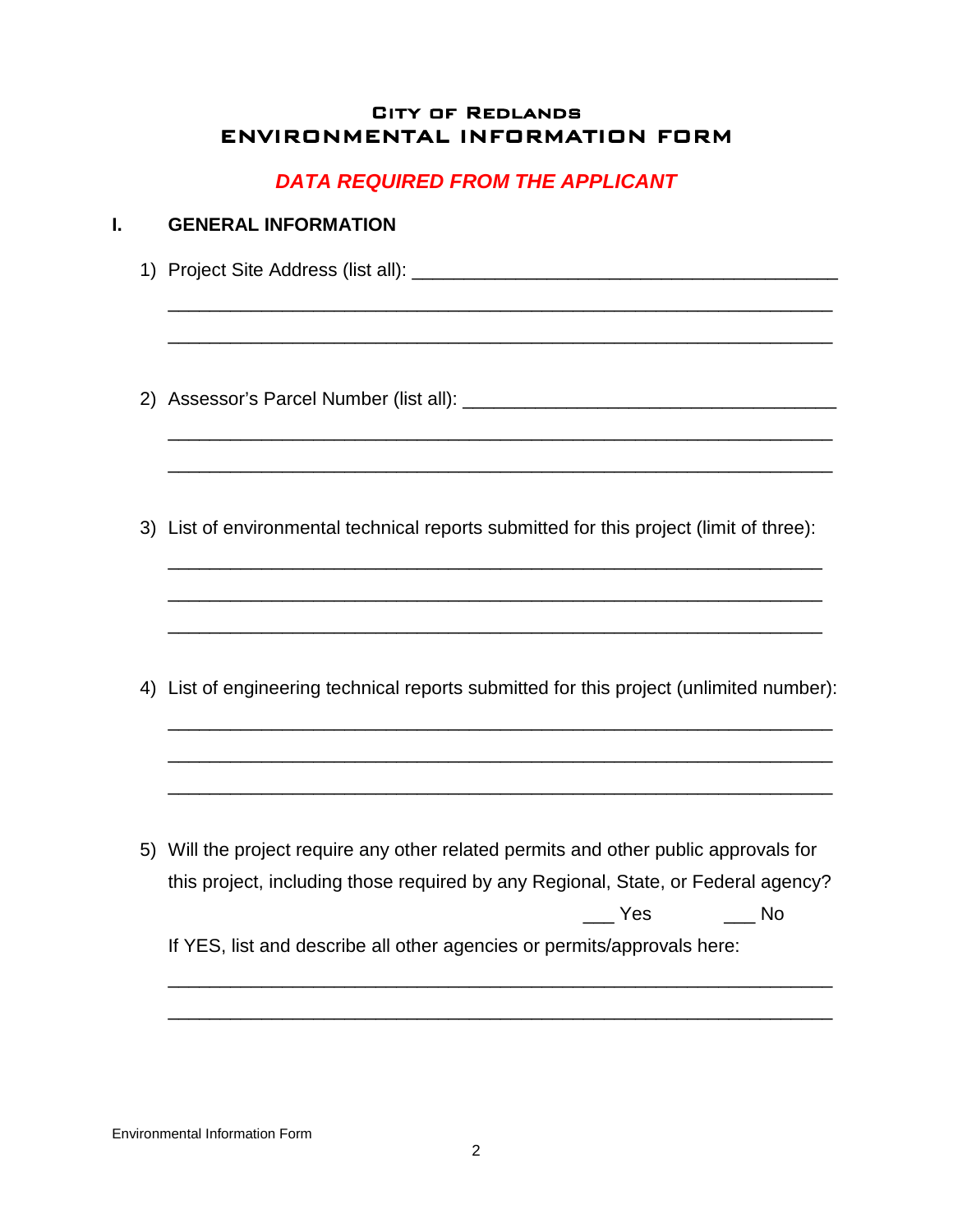# **II. PROJECT DESCRIPTION**

1) Provide a complete and detailed description of the proposed project, including phases of the project (if any). Include whether the project is a phase or portion of a larger project. A separate page may be attached if more space is needed.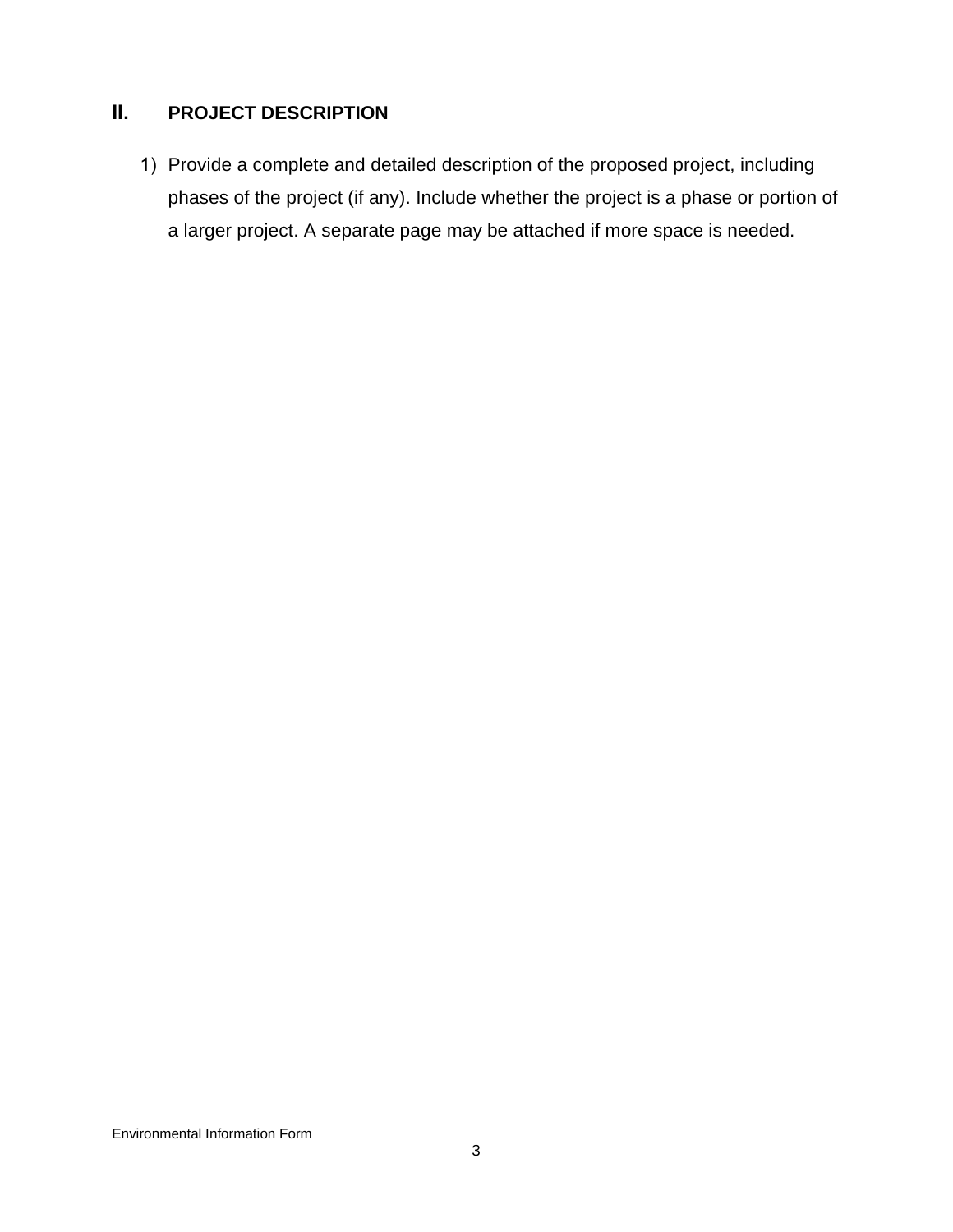2) Construction Phasing Information (preliminary estimates):

| Phase                          | <b>Begin Date</b> | <b>End Date</b> |
|--------------------------------|-------------------|-----------------|
| Demolition or Site Clearing    |                   |                 |
| <b>Building Construction</b>   |                   |                 |
| Paving & Landscaping           |                   |                 |
| Off-site improvements (if any) |                   |                 |
| Other (specify)                |                   |                 |
| Phase 2 (if applicable)        |                   |                 |
| Phase 3 (if applicable)        |                   |                 |
| Other (specify)                |                   |                 |

3) Days and Hours of Operation:

|           | Open      | Close   |
|-----------|-----------|---------|
| Monday    | $7:00$ am | 5:00 pm |
| Tuesday   |           |         |
| Wednesday |           |         |
| Thursday  |           |         |
| Friday    |           |         |
| Saturday  |           |         |
| Sunday    |           |         |

- 6) Occupancy Limits
	- a. Total number of fixed seats in building: \_\_\_\_\_\_\_\_\_\_\_\_\_\_\_\_\_\_\_
	- b. Size of largest assembly area (sq. ft.):  $\frac{1}{2}$
	- c. Total number of patrons/customers: \_\_\_\_\_\_\_\_\_\_\_\_\_\_
	- d. Max. number of employees per shift:
	- e. Total number of employee shifts: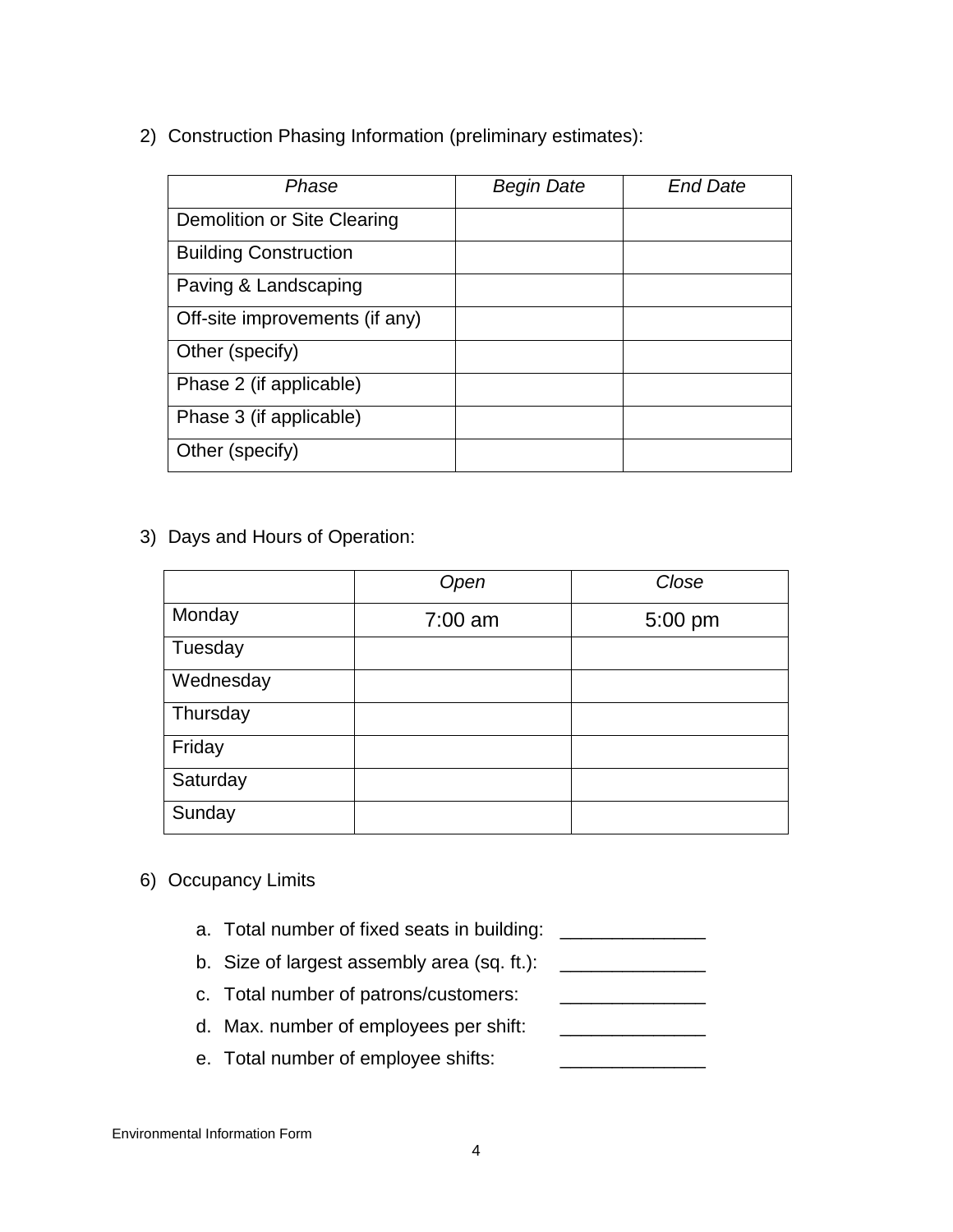7) Special Events

|               |                                                                                                      |    | a. Will there be any special events not normally associated with a day-to-day |
|---------------|------------------------------------------------------------------------------------------------------|----|-------------------------------------------------------------------------------|
|               |                                                                                                      |    | operation (e.g. fund raisers, pay-for-view events, athletic events,           |
| graduations)? | es de l'Angles de l'Angles de l'Angles de l'Angles de l'Angles de l'Angles de l'Angles de l'Angles d | NΩ |                                                                               |

\_\_\_\_\_\_\_\_\_\_\_\_\_\_\_\_\_\_\_\_\_\_\_\_\_\_\_\_\_\_\_\_\_\_\_\_\_\_\_\_\_\_\_\_\_\_\_\_\_\_\_\_\_\_\_\_\_\_\_\_\_

\_\_\_\_\_\_\_\_\_\_\_\_\_\_\_\_\_\_\_\_\_\_\_\_\_\_\_\_\_\_\_\_\_\_\_\_\_\_\_\_\_\_\_\_\_\_\_\_\_\_\_\_\_\_\_\_\_\_\_\_\_

b. If YES, describe the events and how often proposed: \_\_\_\_\_\_\_\_\_\_\_\_\_\_\_\_\_\_\_\_\_\_\_\_\_

#### **III. EXISTING SITE CONDITIONS**

1) Structures

| a. Does the property contain any vacant structure?      | Yes | No. |
|---------------------------------------------------------|-----|-----|
| If YES, describe and state how long it has been vacant: |     |     |

\_\_\_\_\_\_\_\_\_\_\_\_\_\_\_\_\_\_\_\_\_\_\_\_\_\_\_\_\_\_\_\_\_\_\_\_\_\_\_\_\_\_\_\_\_\_\_\_\_\_\_\_\_\_\_\_\_\_\_\_\_\_\_\_

\_\_\_\_\_\_\_\_\_\_\_\_\_\_\_\_\_\_\_\_\_\_\_\_\_\_\_\_\_\_\_\_\_\_\_\_\_\_\_\_\_\_\_\_\_\_\_\_\_\_\_\_\_\_\_\_\_\_\_\_\_\_\_\_

b. Will any structures be removed or demolished as a result of the project?

|                                            | Yes | No |
|--------------------------------------------|-----|----|
| If YES, provide the following information. |     |    |
|                                            |     |    |
|                                            |     |    |
|                                            |     |    |
| Age of structure(s): ________________      |     |    |

- c. Will the project require the demolition of any existing housing that has been occupied by any tenants within the past ten years? \_\_\_ Yes \_\_\_ No
- d. If residential dwellings (apartments, single-family, condominiums, etc.) are being removed, indicate the number of dwelling units and persons:

Number of Dwelling Units: \_\_\_\_\_\_\_\_\_ Number of Persons: \_\_\_\_\_\_\_\_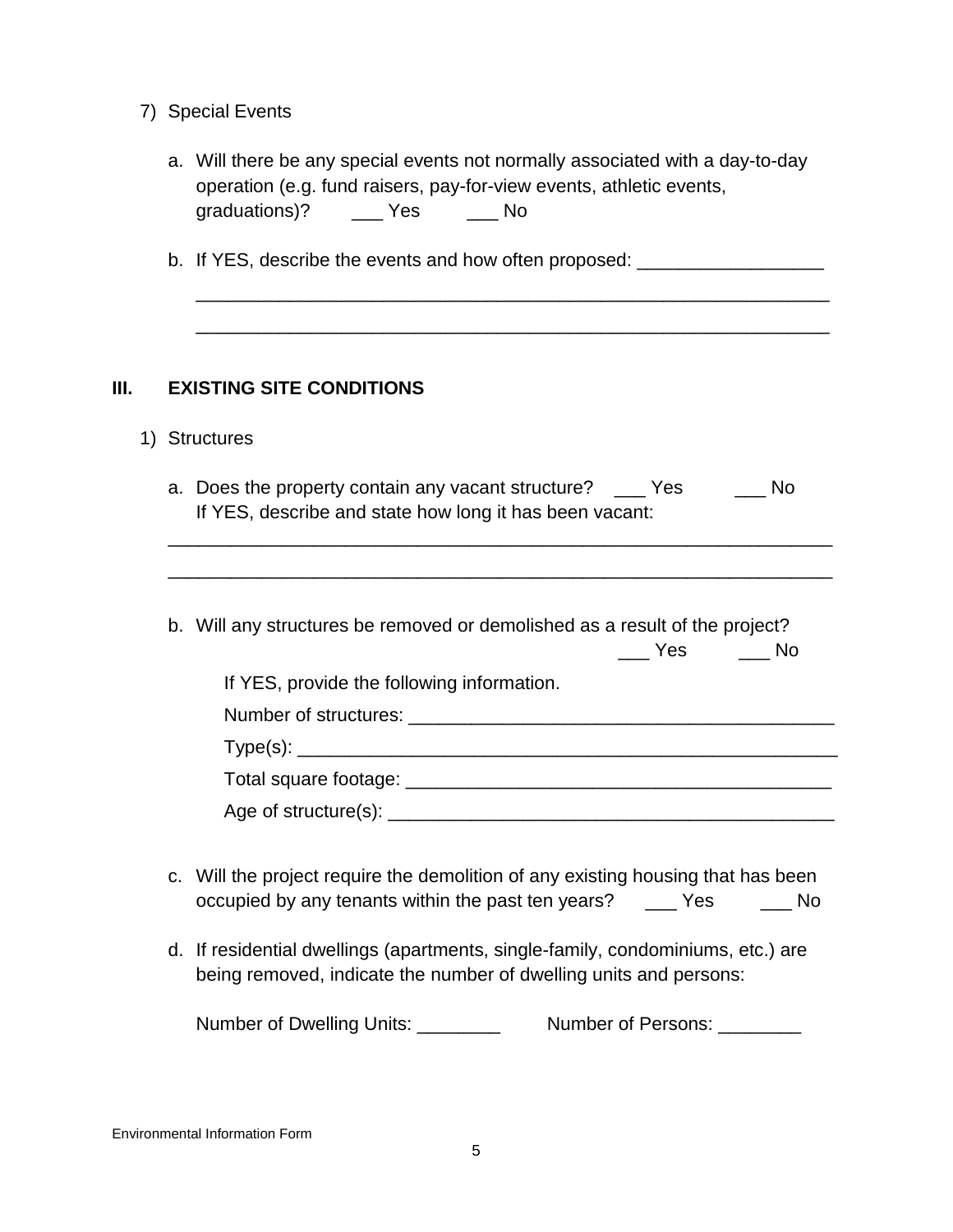e. Will the project require the demolition of any housing that is subject to a recorded covenant, ordinance, or law that restricts rents to levels affordable to persons and families of moderate, low, or very low income?

\_\_\_ Yes \_\_\_ No

- f. Will the project require the demolition of any housing that is subject to any form of rent or price control? The control of rent or price control?
- g. Did the project site previously contain any housing units that have been demolished or removed within the past ten years? \_\_\_ Yes \_\_\_\_ No
- 2) Trees
	- a. Are there any trees on the property, and/or within the public right-of-way abutting the property, that will be removed or impacted**\*** as a result of the project? \*Impacted means that grading or construction activity will be conducted within five (5) feet of, or underneath the tree's canopy.

\_\_\_ Yes \_\_\_ No If YES, provide the following information.

| IT YES, provide the following information. |  |
|--------------------------------------------|--|
|                                            |  |
| Number of trees (by type):                 |  |
| Size(s) of trees (by type): __________     |  |

Additional information or arborist report attached? \_\_\_ Yes \_\_\_\_ No

\_\_\_\_\_\_\_\_\_\_\_\_\_\_\_\_\_\_\_\_\_\_\_\_\_\_\_\_\_\_\_\_\_\_\_\_\_\_\_\_\_\_\_\_\_\_\_\_\_\_\_\_\_\_\_\_\_\_\_\_\_\_

*If a protected tree will be removed, replaced, relocated, or impacted, then a Tree Report is required from a qualified arborist.* 

- 3) Plant Communities
	- a. Describe the existing plant communities occurring on site (i.e., agriculture, trees, scrub, non-native grasslands, riparian habitat, streambed habitat, etc.). Indicate approximate acreage for each different type:

\_\_\_\_\_\_\_\_\_\_\_\_\_\_\_\_\_\_\_\_\_\_\_\_\_\_\_\_\_\_\_\_\_\_\_\_\_\_\_\_\_\_\_\_\_\_\_\_\_\_\_\_\_\_\_\_\_\_\_\_\_\_\_\_

\_\_\_\_\_\_\_\_\_\_\_\_\_\_\_\_\_\_\_\_\_\_\_\_\_\_\_\_\_\_\_\_\_\_\_\_\_\_\_\_\_\_\_\_\_\_\_\_\_\_\_\_\_\_\_\_\_\_\_\_\_\_\_\_

\_\_\_\_\_\_\_\_\_\_\_\_\_\_\_\_\_\_\_\_\_\_\_\_\_\_\_\_\_\_\_\_\_\_\_\_\_\_\_\_\_\_\_\_\_\_\_\_\_\_\_\_\_\_\_\_\_\_\_\_\_\_\_\_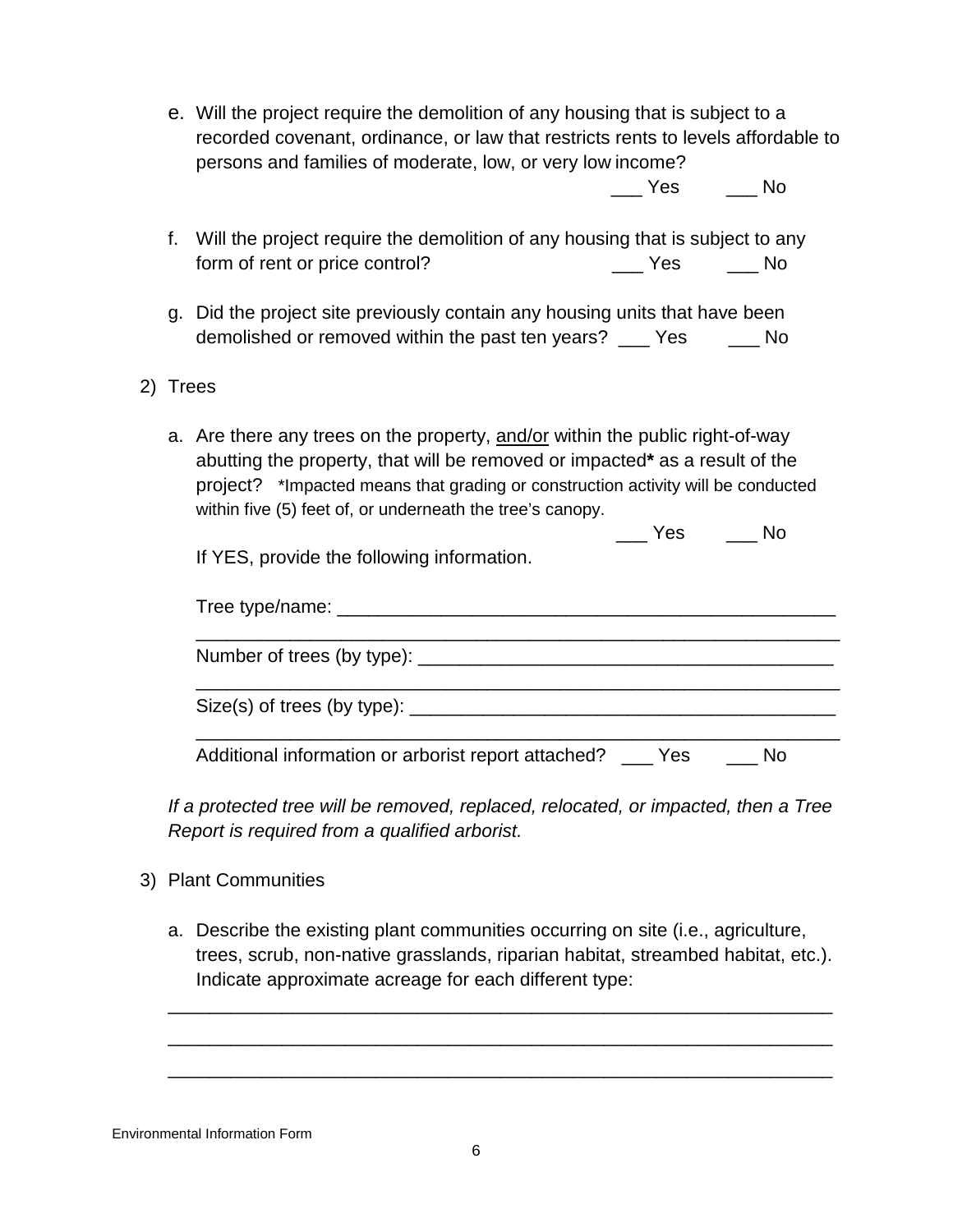- b. Is the project site on land identified for conservation in an adopted natural community conservation plan, a habitat conservation plan, or other adopted natural resource protection plan? \_\_\_\_\_\_ Yes \_\_\_\_\_\_ No
- 4) Wildlife

Is the project site on land identified as habitat for protected species identified as: candidate, sensitive, or species of special status by state or federal agencies; fully protected species; or species protected by the federal Endangered Species Act, the California Endangered Species Act, or the Native Plant Protection Act? \_\_\_ Yes \_\_\_ No

\_\_\_\_\_\_\_\_\_\_\_\_\_\_\_\_\_\_\_\_\_\_\_\_\_\_\_\_\_\_\_\_\_\_\_\_\_\_\_\_\_\_\_\_\_\_\_\_\_\_\_\_\_\_\_\_\_\_\_\_\_\_\_\_

\_\_\_\_\_\_\_\_\_\_\_\_\_\_\_\_\_\_\_\_\_\_\_\_\_\_\_\_\_\_\_\_\_\_\_\_\_\_\_\_\_\_\_\_\_\_\_\_\_\_\_\_\_\_\_\_\_\_\_\_\_\_\_\_

\_\_\_\_\_\_\_\_\_\_\_\_\_\_\_\_\_\_\_\_\_\_\_\_\_\_\_\_\_\_\_\_\_\_\_\_\_\_\_\_\_\_\_\_\_\_\_\_\_\_\_\_\_\_\_\_\_\_\_\_\_\_\_\_

\_\_\_\_\_\_\_\_\_\_\_\_\_\_\_\_\_\_\_\_\_\_\_\_\_\_\_\_\_\_\_\_\_\_\_\_\_\_\_\_\_\_\_\_\_\_\_\_\_\_\_\_\_\_\_\_\_\_\_\_\_\_\_\_

\_\_\_\_\_\_\_\_\_\_\_\_\_\_\_\_\_\_\_\_\_\_\_\_\_\_\_\_\_\_\_\_\_\_\_\_\_\_\_\_\_\_\_\_\_\_\_\_\_\_\_\_\_\_\_\_\_\_\_\_\_\_\_\_

If YES, describe:

5) Slope

| <b>Percent Slope</b>  | <b>Portion of Project Site</b> |
|-----------------------|--------------------------------|
| Less than 10% slope:  | percent                        |
| Between 10-15% slope: | percent                        |
| Over 15% slope:       | percent                        |

 *If slopes over 10% exist, a Topographic Map will be required.*

6) Grading: total amount of estimated grading: \_\_\_\_\_\_\_\_\_\_\_\_\_\_\_ cubic yards.

## *Import/Export Information*

| <b>Imported Soil:</b> |  | cubic yards |
|-----------------------|--|-------------|
|-----------------------|--|-------------|

Exported Soil: \_\_\_\_\_\_\_\_\_\_\_\_\_\_\_\_\_\_\_\_\_\_\_\_\_\_\_\_\_\_\_\_ cubic yards

Net Gain or Loss: \_\_\_\_\_\_\_\_\_\_\_\_\_\_\_\_\_\_\_\_\_\_\_\_\_ cubic yards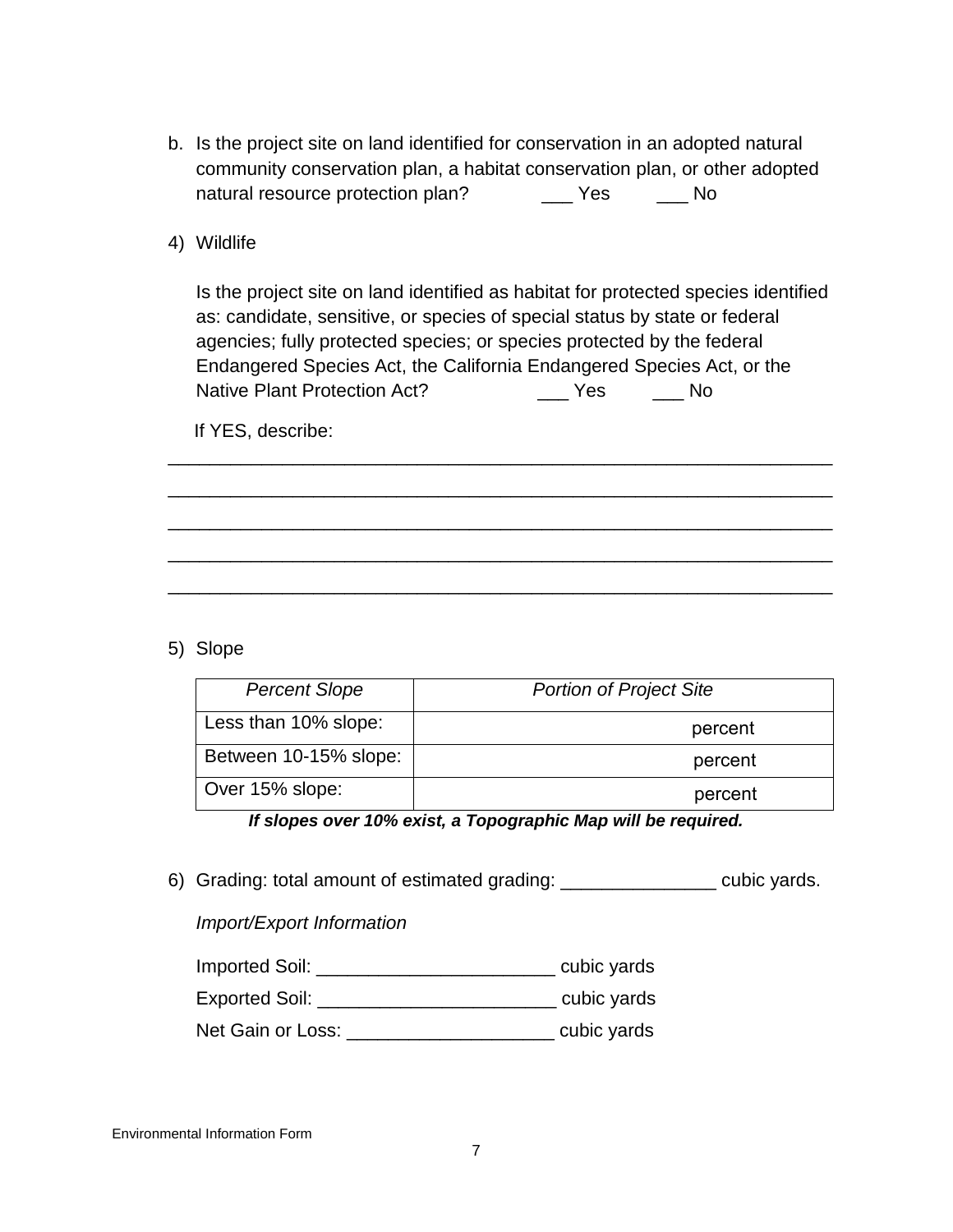| Distance to Disposal Site: <u>New York and Site</u> and Site and Site and Site and Site and Site and Site and Site and Site and Site and Site and Site and Site and Site and Site and Site and Site and Site and Site and Site and |  |
|------------------------------------------------------------------------------------------------------------------------------------------------------------------------------------------------------------------------------------|--|
| <b>Location of Borrow Site:</b> New York 1997                                                                                                                                                                                      |  |
| Distance to Borrow Site:                                                                                                                                                                                                           |  |

- 7) Hazardous Materials and Substances
	- a. Is the project proposed on land that is or was developed with a dry cleaning, automobile repair, gasoline station, industrial or manufacturing use, listed on the State's Cortese List, or other similar type of use that may have resulted in site contamination?

\_\_\_ Yes \_\_\_ No

b. If YES, describe:

*If YES, a Phase I Environmental Site Assessment (ESA) is required.*

\_\_\_\_\_\_\_\_\_\_\_\_\_\_\_\_\_\_\_\_\_\_\_\_\_\_\_\_\_\_\_\_\_\_\_\_\_\_\_\_\_\_\_\_\_\_\_\_\_\_\_\_\_\_\_\_\_\_\_

\_\_\_\_\_\_\_\_\_\_\_\_\_\_\_\_\_\_\_\_\_\_\_\_\_\_\_\_\_\_\_\_\_\_\_\_\_\_\_\_\_\_\_\_\_\_\_\_\_\_\_\_\_\_\_\_\_\_\_

- 8) Historic, Cultural and/or Architecturally Significant Site or Structure.
	- a. Does the project involve any structures, buildings, street lighting systems, spaces, sites or components thereof which are designated or may be eligible for designation in any of the following? \_\_\_ Yes \_\_\_ No

If YES, describe the property or provide a reference number:

| National Register of Historic Places:     |
|-------------------------------------------|
| California Register of Historic Places: _ |
| City of Redlands Local Designation:       |
| City of Redlands Historic District:       |

b. Does the Project affect any structure fifty (50) or more years old that does not have a local, state, or federal designation for cultural or historic preservation?

\_\_\_ Yes \_\_\_ No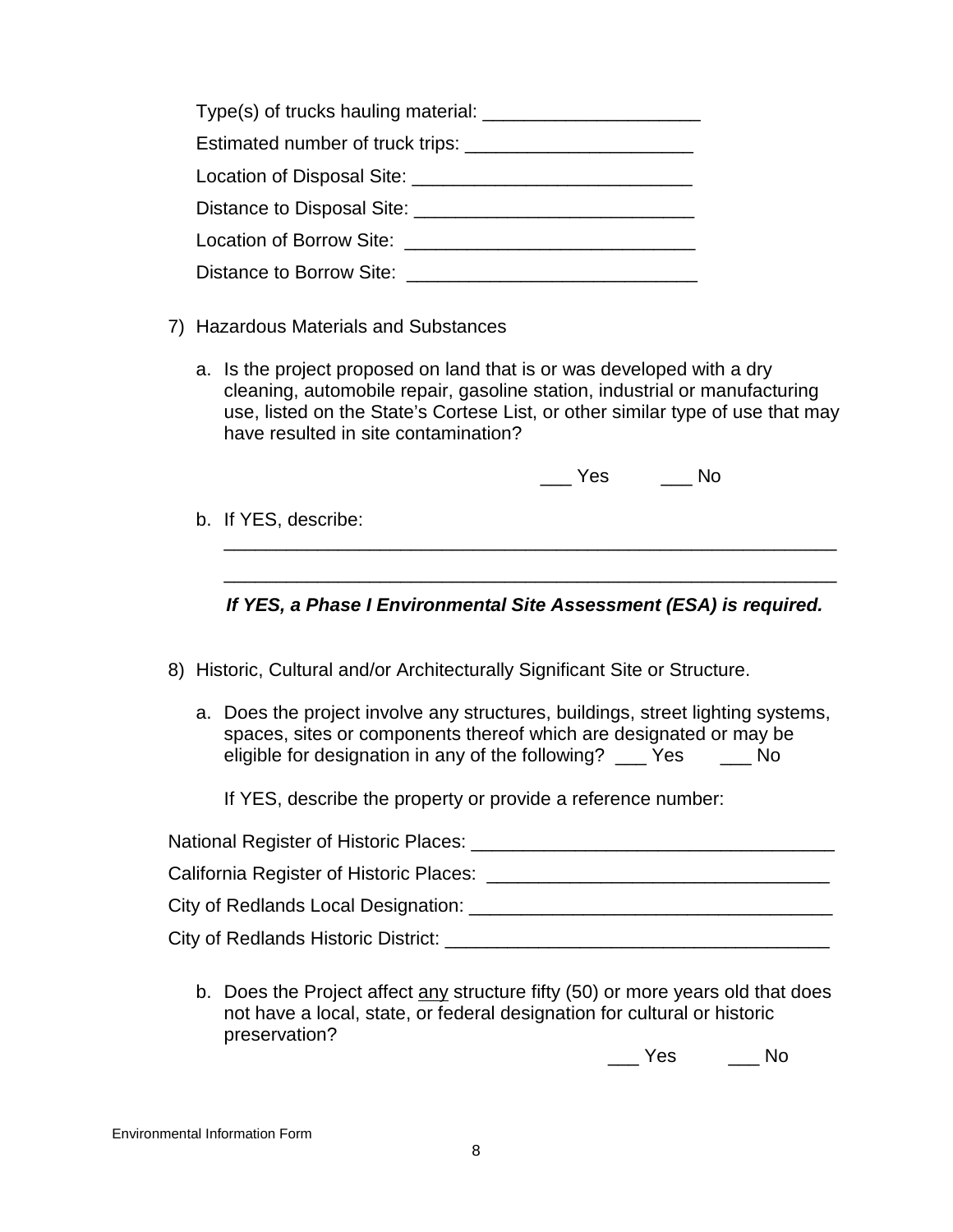If YES, describe:  $\blacksquare$ 

9) Miscellaneous

Does the property contain any easements, rights-of-way, Covenant & Agreements, contracts, underground storage tanks or pipelines, or any other encumbrances which restrict full use of the property? The Yes The No

\_\_\_\_\_\_\_\_\_\_\_\_\_\_\_\_\_\_\_\_\_\_\_\_\_\_\_\_\_\_\_\_\_\_\_\_\_\_\_\_\_\_\_\_\_\_\_\_\_\_\_\_\_\_\_\_\_\_\_

If YES, describe type and location:

*If YES, a current Preliminary Title Report for the project site may be requested.*

\_\_\_\_\_\_\_\_\_\_\_\_\_\_\_\_\_\_\_\_\_\_\_\_\_\_\_\_\_\_\_\_\_\_\_\_\_\_\_\_\_\_\_\_\_\_\_\_\_\_\_\_\_\_\_\_\_\_\_\_\_\_\_\_

\_\_\_\_\_\_\_\_\_\_\_\_\_\_\_\_\_\_\_\_\_\_\_\_\_\_\_\_\_\_\_\_\_\_\_\_\_\_\_\_\_\_\_\_\_\_\_\_\_\_\_\_\_\_\_\_\_\_\_\_\_\_\_\_

\_\_\_\_\_\_\_\_\_\_\_\_\_\_\_\_\_\_\_\_\_\_\_\_\_\_\_\_\_\_\_\_\_\_\_\_\_\_\_\_\_\_\_\_\_\_\_\_\_\_\_\_\_\_\_\_\_\_\_\_\_\_\_\_

## **IV. PROPOSED DEVELOPMENT**

Describe the impact of the project on existing public facilities and services such as streets, flood control facilities, utilities, schools, and the like.

#### **Are the following items applicable to the project or its effects? Discuss all items checked "yes" below, as necessary.**

- A) Could the project be substantially affected by any natural or manmade features present on or near the project site? <br>
No Examples of such features include:
	- The location and/or construction of facilities in a floodplain or a natural drainage channel;
	- On or near an earthquake fault, known fault zone, or an Alquist-Priolo Earthquake Fault Zone;
	- Immediately adjacent to a freeway;
	- Underneath or in close proximity to an aircraft flight path.
- B) Could the project substantially affect any natural or man-made features presented on or near the project site? \_\_\_ Yes \_\_\_ No Examples of such include:
	- Change in topography;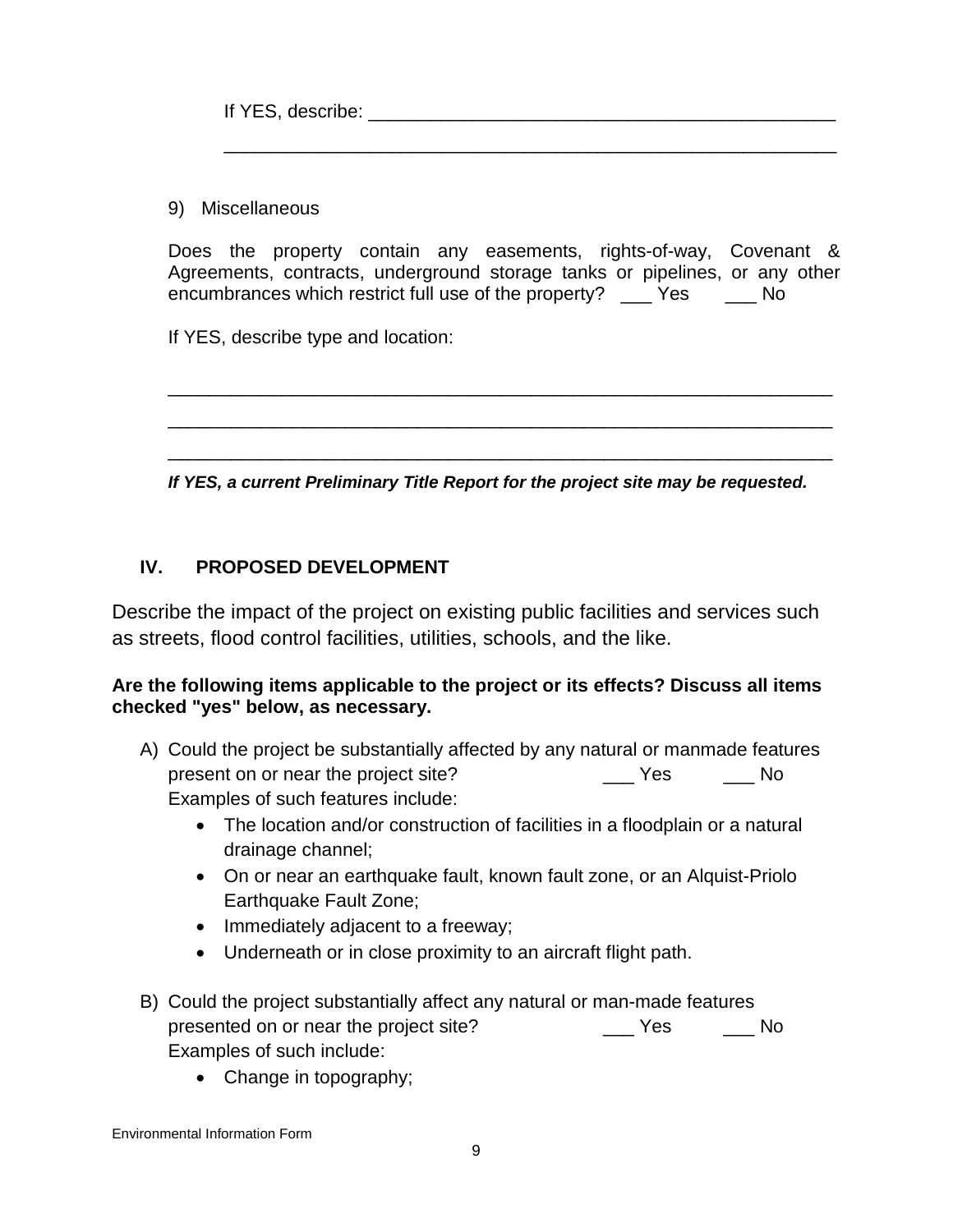- Change in scenic views or vistas from existing residential areas or public lands;
- Change in pattern, scale, or character of general area of the project.
- C) Could the project change groundwater quality or quantity, or alter existing drainage patterns? example and the set of the set of the set of the set of the No
- D) Will the project involve the application, use, or disposal of potentially hazardous materials such as pesticides or high explosives during project construction and/or following completion? The Completion of the Completion of the Completion of the Completion of the Completion o
- E) Will the project generate substantial amounts of solid waste or litter during project construction or following completion? The Second Yes The No
- F) Will the project involve construction of facilities on an existing slope of 10 percent or greater? No and the set of the set of the set of the set of the set of the set of the set of the set of the set of the set of the set of the set of the set of the set of the set of the set of the set of the set of the s
- G) Will significant amounts of noise be generated by the project during construction and/or following completion? Examples would include blasting during construction, and machinery operation following completion.

\_\_\_ Yes \_\_\_ No

- H) Will the project result in the generation of significant amounts of dust, particulate matter or chemical aerosols during construction and/or following completion? \_\_\_ Yes \_\_\_ No
- I) Will the project significantly affect any form of endangered, threatened, or listed fish, wildlife, or plant life in the vicinity? The Mesa The Society of No
- J) Will the project substantially increase fossil fuel consumption (such as from natural gas, electricity generation, etc.)? The Yes Mo

If YES to any of the above, please provide further information:

\_\_\_\_\_\_\_\_\_\_\_\_\_\_\_\_\_\_\_\_\_\_\_\_\_\_\_\_\_\_\_\_\_\_\_\_\_\_\_\_\_\_\_\_\_\_\_\_\_\_\_\_\_\_\_\_\_\_\_\_\_\_\_\_\_\_\_\_\_\_

\_\_\_\_\_\_\_\_\_\_\_\_\_\_\_\_\_\_\_\_\_\_\_\_\_\_\_\_\_\_\_\_\_\_\_\_\_\_\_\_\_\_\_\_\_\_\_\_\_\_\_\_\_\_\_\_\_\_\_\_\_\_\_\_\_\_\_\_\_\_

\_\_\_\_\_\_\_\_\_\_\_\_\_\_\_\_\_\_\_\_\_\_\_\_\_\_\_\_\_\_\_\_\_\_\_\_\_\_\_\_\_\_\_\_\_\_\_\_\_\_\_\_\_\_\_\_\_\_\_\_\_\_\_\_\_\_\_\_\_\_

\_\_\_\_\_\_\_\_\_\_\_\_\_\_\_\_\_\_\_\_\_\_\_\_\_\_\_\_\_\_\_\_\_\_\_\_\_\_\_\_\_\_\_\_\_\_\_\_\_\_\_\_\_\_\_\_\_\_\_\_\_\_\_\_\_\_\_\_\_\_

**\_\_\_\_\_\_\_\_\_\_\_\_\_\_\_\_\_\_\_\_\_\_\_\_\_\_\_\_\_\_\_\_\_\_\_\_\_\_\_\_\_\_\_\_\_\_\_\_\_\_\_\_\_\_\_\_\_\_\_\_\_\_\_\_\_\_\_\_\_\_**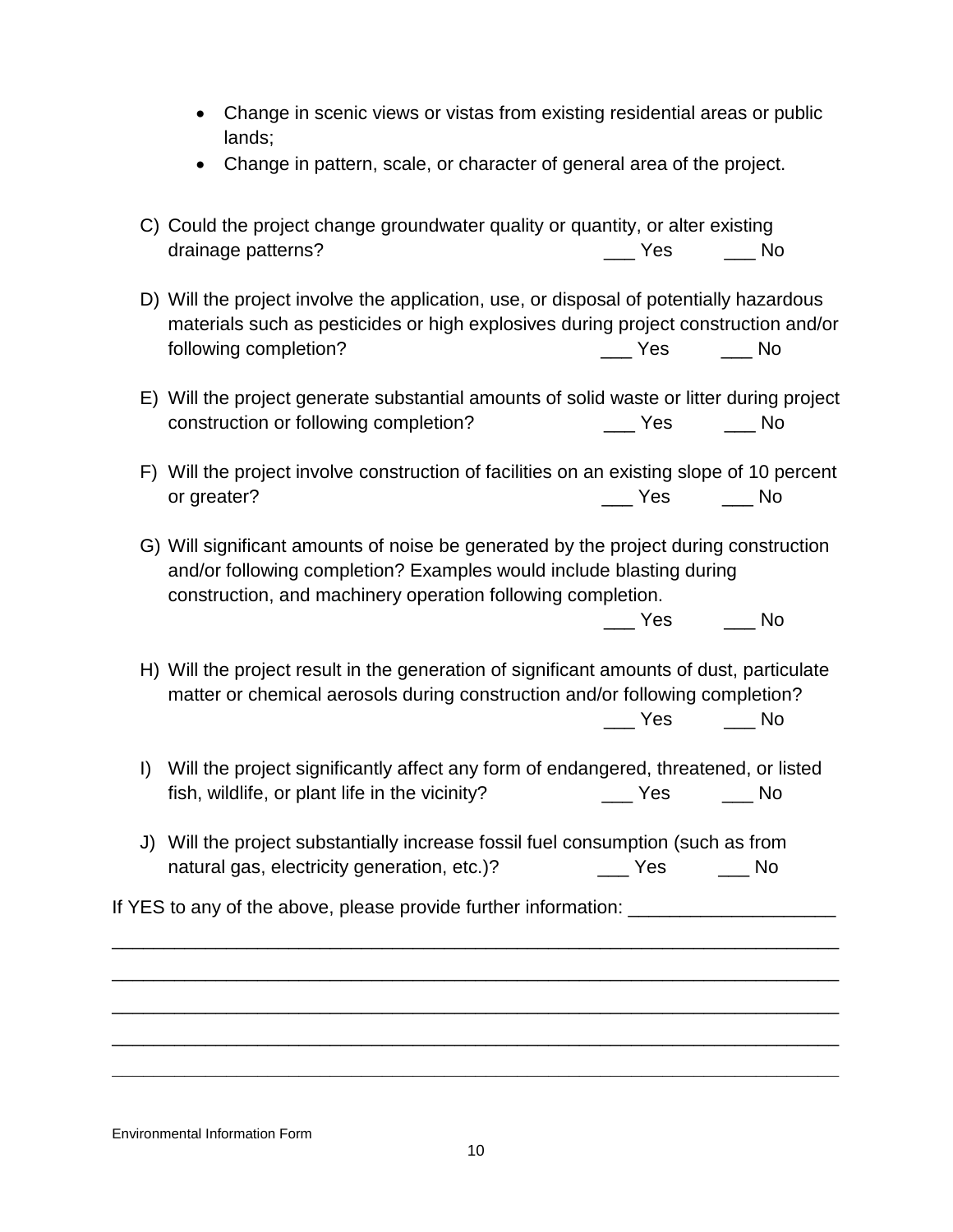K) For projects located within any Airport Compatibility Zone [\(click here for map\)](https://coredlands.maps.arcgis.com/apps/webappviewer/index.html?id=09d607c90ab544dea3fa28d8b459c37f) or approximately 1.8-mile (9,500 feet) radius around Redlands Municipal Airport:

| Does the project involve any characteristics which could create electrical          |
|-------------------------------------------------------------------------------------|
| interference, smoke or dust, or other electrical or visual hazards to aircraft      |
| )Yes<br>$)$ No<br>flight?                                                           |
|                                                                                     |
|                                                                                     |
|                                                                                     |
|                                                                                     |
| Does the project involve any characteristics which could create glare,              |
|                                                                                     |
| confusing lights, light overspill at night, lights pointed upward, lighting type or |
| color(s) similar to airport lights, or other visual hazards to aircraft flight?     |
| ) Yes<br>)No                                                                        |
|                                                                                     |
|                                                                                     |
|                                                                                     |
|                                                                                     |
|                                                                                     |
|                                                                                     |
| Maximum height(s) of buildings and structures (such as light poles, towers,         |
| etc.) on the side of the project site nearest the airport:                          |
|                                                                                     |
|                                                                                     |
|                                                                                     |
|                                                                                     |
| Number of people on-site: _________<br>Maximum number: ____________                 |
|                                                                                     |
| Method of calculation (see ALUCP Appendix C):                                       |
| Building Code Method                                                                |
|                                                                                     |
| <b>Parking Method</b>                                                               |
|                                                                                     |

Note: The City may require a qualified consultant to prepare an Airport Land Use Compatibility & Land Use Hazard Risk Assessment report for your proposed project. The applicant will be responsible for reimbursing the City for 100% of the consultant's cost plus a 10% contract administration fee, in accordance with the City Council's fee resolution.